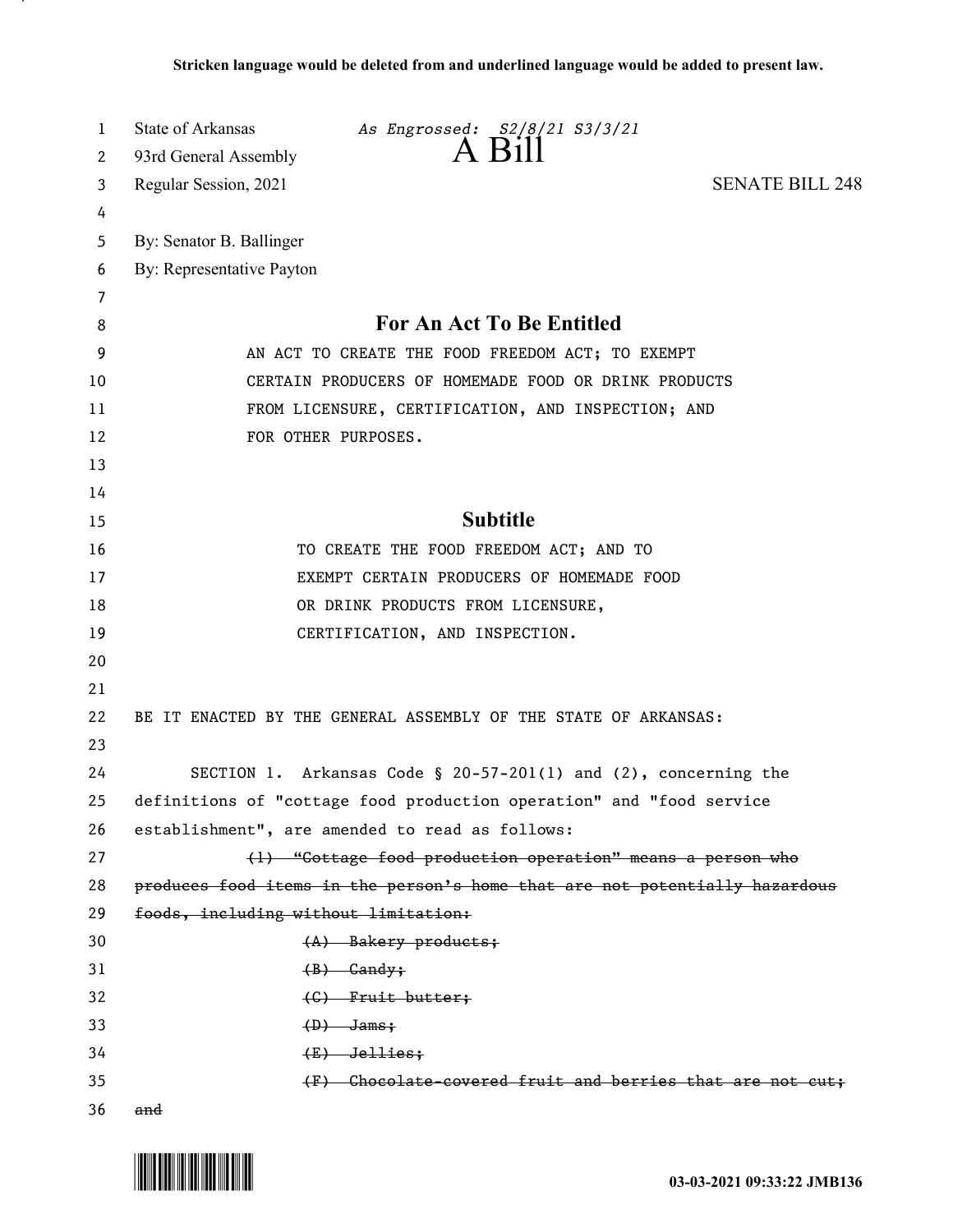(G) Similar products specified in rules adopted by the 2 Department of Health; 3 (2)(A)(i)(A)(i) "Food service establishment" means any place where food is prepared, processed, stored, or intended for use or consumption by the public regardless of whether there is a charge for the food. (ii) "Food service establishment" includes wholesale and retail food stores, convenience stores, food markets, delicatessens, restaurants, food processing or manufacturing plants, bottling and canning plants, wholesale and retail block and prepackaged ice manufacturing plants, food caterers, and food warehouses. (iii) "Food service establishment" does not include supply vehicles or locations of vending machines. (B) The following are also exempt: (i) Group homes routinely serving ten (10) or fewer persons; (ii) Daycare centers routinely serving ten (10) or fewer persons; (iii) Potluck suppers, community picnics, or other group gatherings where food is served but not sold; (iv) A person at a farmers' market that offers for sale only one (1) or more of the following: (a) Fresh unprocessed fruits or vegetables; (b) Maple syrup, sorghum, or honey that is 24 produced by a maple syrup or sorghum producer or beekeeper;  $\Theta$  (c) Commercially prepackaged food that is not 26 potentially hazardous, on the condition that the food is contained in displays, the total space of which equals less than one hundred cubic feet (100 cu. ft.) on the premises where the person conducts business at the 29 farmers' market; or (d) Homemade food or drink products under the Food Freedom Act, § 20-57-501 et seq.; (v) A person who offers for sale at a roadside stand only fresh fruits and fresh vegetables that are unprocessed or a homemade food or drink product under the Food Freedom Act, § 20-57-501 et seq.; (vi)(a) A cottage food production operation, on the condition that the operation offers its products directly to the consumer: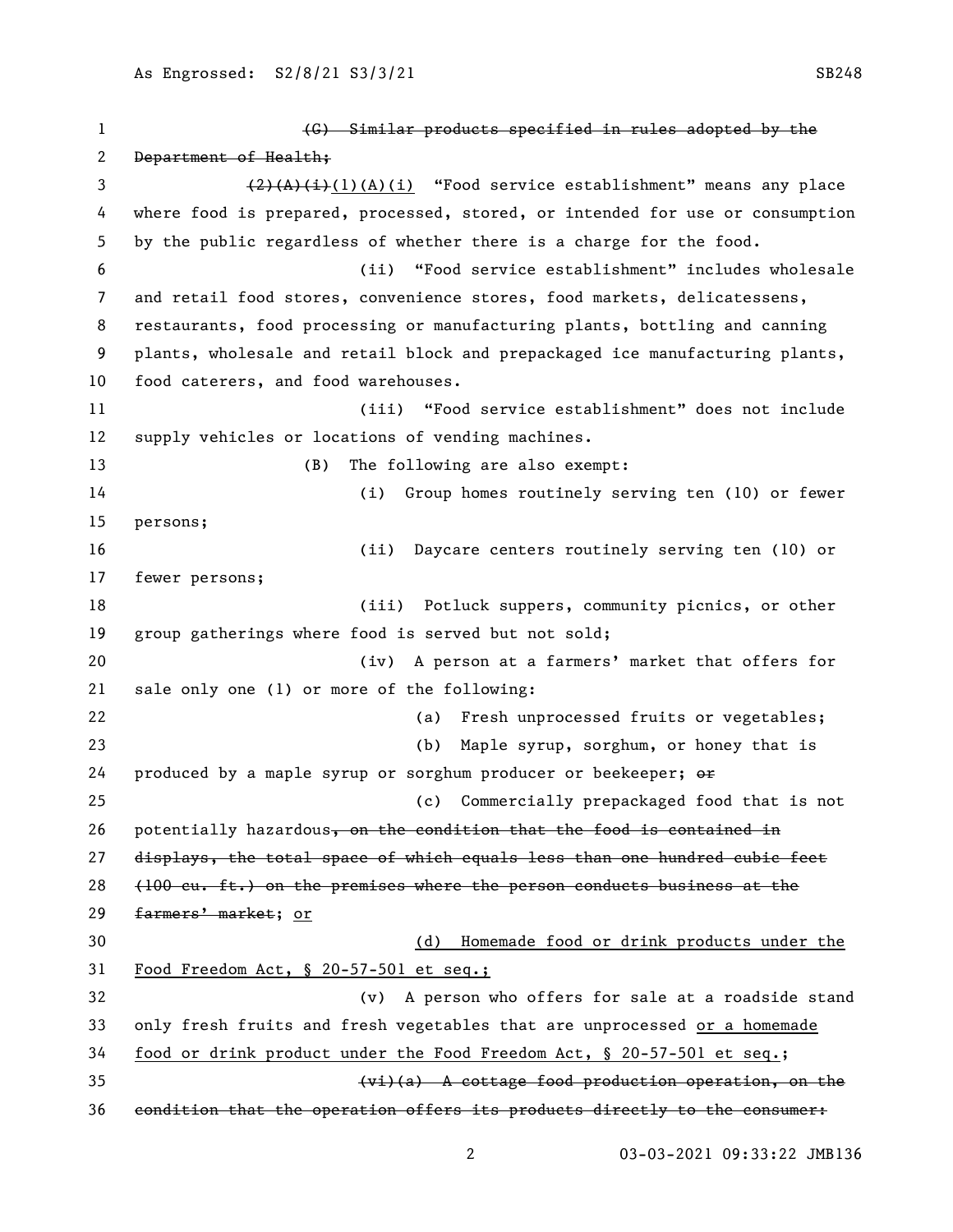| 1  | (1) From the site where the products are                                      |
|----|-------------------------------------------------------------------------------|
| 2  | produced;                                                                     |
| 3  | (2) At a physical or online farmers'                                          |
| 4  | market;                                                                       |
| 5  | $(3)$ At a county fair;                                                       |
| 6  | $(4)$ At a special event; or                                                  |
| 7  | $(5)(A)$ At a pop-up shop within another                                      |
| 8  | established business.                                                         |
| 9  | (B) As used in this subdivision                                               |
| 10 | $(2)(B)(vi)(a)$ , "pop-up shop" means a cottage food production operation     |
| 11 | selling items in an unaffiliated established business for a limited time      |
| 12 | period with the consent of the owner of the unaffiliated established business |
| 13 | and the owner or employee of the cottage food production operation being      |
| 14 | present at the point of sale.                                                 |
| 15 | (b)(1) Upon request, each product offered                                     |
| 16 | under subdivision $(2)(B)(vi)(a)$ of this section shall be made available to  |
| 17 | the department for sampling.                                                  |
| 18 | (2) Each product shall be clearly                                             |
| 19 | labeled and shall make no nutritional claims.                                 |
| 20 | (3) The label required under subdivision                                      |
| 21 | $(2)(B)(vi)(b)(2)$ of this section shall include the following:               |
| 22 | $(A)$ The name and address of the                                             |
| 23 | $busines$                                                                     |
| 24 | $(B)$ The name of the product;                                                |
| 25 | (C) The ingredients in the                                                    |
| 26 | product; and                                                                  |
| 27 | $(D)$ The following statement in $10-$                                        |
| 28 | point type: "This Product is Home-Produced";                                  |
| 29 | (vii) A maple syrup and sorghum processor and                                 |
| 30 | beekeeper if the processor or beekeeper offers only maple syrup, sorghum, or  |
| 31 | honey directly to the consumer from the site where those products are         |
| 32 | processed or homemade food or drink products under the Food Freedom Act, §    |
| 33 | 20-57-501 et seq., or both;                                                   |
| 34 | (viii) A person who offers for sale only one                                  |
| 35 | (1) or more of the following foods at a festival or celebration, on the       |
| 36 | condition that the festival or celebration is organized by a political        |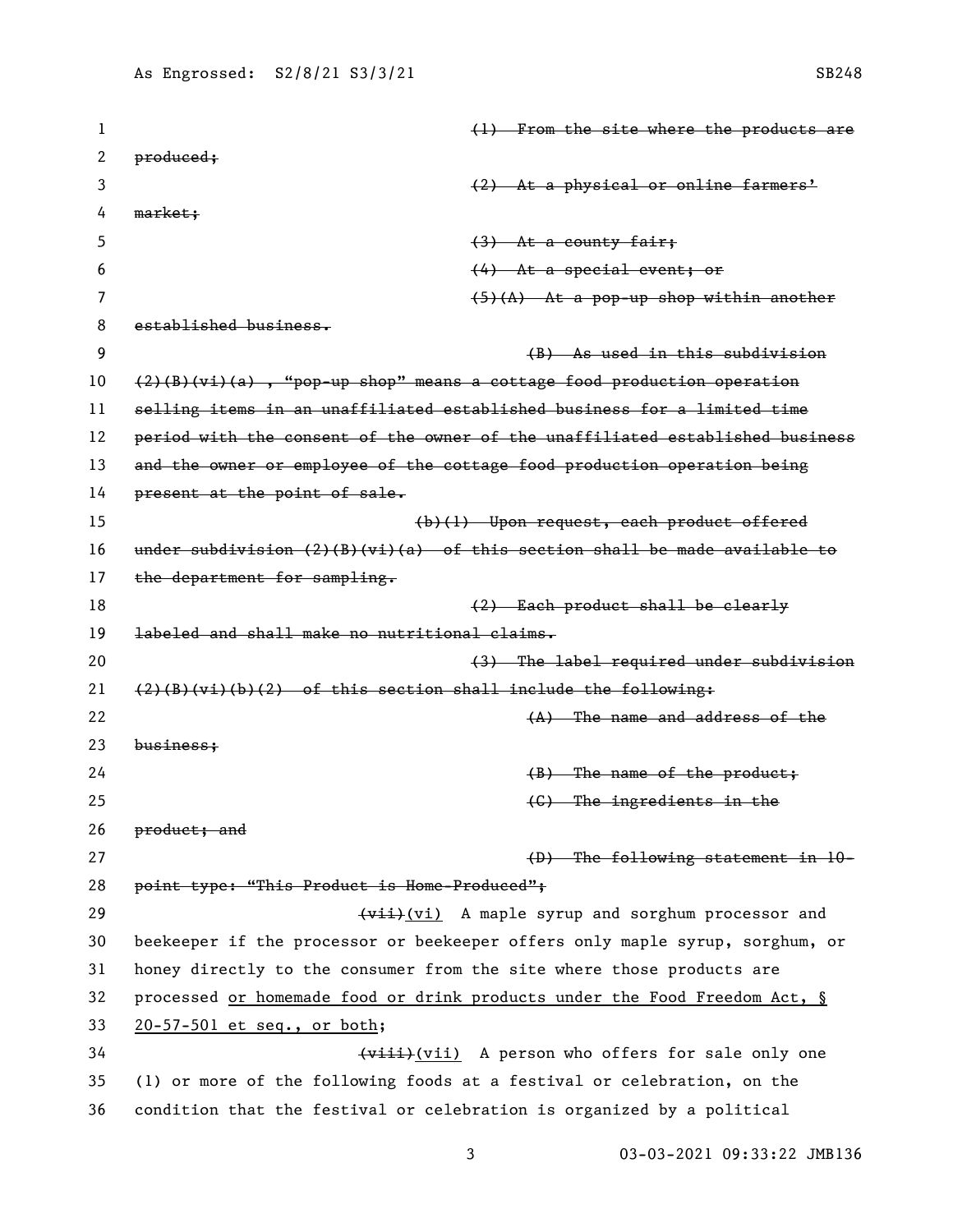subdivision of the state and lasts for a period not longer than seven (7) consecutive days: (a) Fresh unprocessed fruits or vegetables; (b) Maple syrup, sorghum, or honey if produced 5 by a maple syrup or sorghum processor or beekeeper;  $\Theta$  (c) Commercially prepackaged food that is not 7 potentially hazardous, on the condition that the food is contained in displays, the total space of which equals less than one hundred cubic feet  $(100 \text{ cu. ft.})$ ; or (d) Homemade food or drink products under the Food Freedom Act, § 20-57-501 et seq.; 12 (ix)(viii) A farm market that offers for sale at the farm market only one (1) or more of the following: (a) Fresh unprocessed fruits or vegetables; (b) Maple syrup, sorghum, or honey that is 16 produced by a maple syrup or sorghum producer or beekeeper;  $\Theta$ r (c) Commercially prepackaged food that is not 18 potentially hazardous, on the condition that the food is contained in 19 displays, the total space of which equals less than one hundred cubic feet  $(100 \text{ cu. ft.})$  on the premises where the person conducts business at the farm market; or (d) Homemade food or drink products under the Food Freedom Act, § 20-57-501 et seq.;  $\left(\frac{1}{x}\right)(ix)$  An establishment that offers only prepackaged foods that are not potentially hazardous as defined by the State Board of Health; and  $\frac{f(x+1)}{x}$  Ice vending machines or kiosks where ice is dispensed in the open air and that are totally self-contained; and (xi) A producer or informed end consumer engaged in transactions under the Food Freedom Act, § 20-57-501 et seq.; and SECTION 2. Arkansas Code § 20-57-209 is repealed. 20-57-209. Pop-up shop inspections and restrictions. (a) The Department of Health may inspect a cottage food production operation that operates as a pop-up shop as defined in § 20-57- 201(2)(B)(vi)(a)(5) within another established business.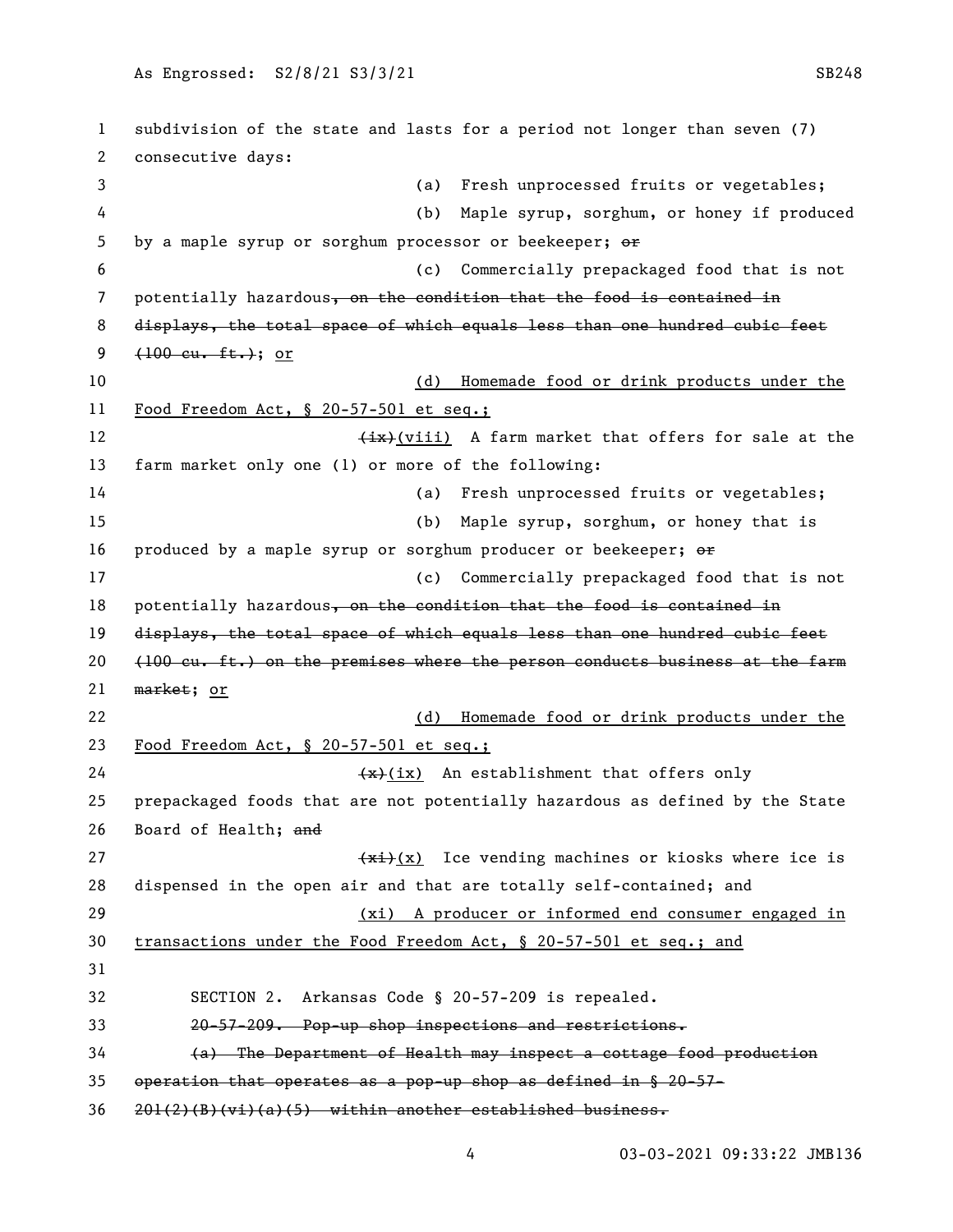| 1  | $(b)$ A cottage food production operation that operates as a pop-up shop     |
|----|------------------------------------------------------------------------------|
| 2  | shall not sell or offer for sale foods at wholesale distribution.            |
| 3  |                                                                              |
| 4  | SECTION 3. Arkansas Code Title 20, Chapter 57, is amended to add an          |
| 5  | additional subchapter to read as follows:                                    |
| 6  | Subchapter 5 - Food Freedom Act                                              |
| 7  |                                                                              |
| 8  | 20-57-501. Title.                                                            |
| 9  | This subchapter shall be known and may be cited as the "Food Freedom         |
| 10 | Act".                                                                        |
| 11 |                                                                              |
| 12 | 20-57-502. Purpose.                                                          |
| 13 | The purpose of this subchapter is to allow for a producer's production       |
| 14 | and sale of homemade food or drink products for an informed end consumer and |
| 15 | to encourage the expansion of agricultural sales at farmers' markets,        |
| 16 | ranches, farms, and producers' homes or offices by:                          |
| 17 | (1) Facilitating the purchase and consumption of fresh and local             |
| 18 | agricultural products;                                                       |
| 19 | Enhancing the agricultural economy; and<br>(2)                               |
| 20 | Providing citizens of Arkansas with unimpeded access to<br>(3)               |
| 21 | healthy food and drink products from known sources.                          |
| 22 |                                                                              |
| 23 | 20-57-503. Definitions.                                                      |
| 24 | As used in this subchapter:                                                  |
| 25 | (1) "Animal share" means an ownership interest in an animal or               |
| 26 | herd of animals created by a written contract between an informed end        |
| 27 | consumer and a farmer or rancher that includes:                              |
| 28 | (A) A bill of sale to the informed end consumer for an                       |
| 29 | ownership interest in the animal or herd; and                                |
| 30 | A boarding provision under which the informed end<br>(B)                     |
| 31 | consumer:                                                                    |
| 32 | Boards the animal or herd with the farmer or<br>(i)                          |
| 33 | rancher for care and processing; and                                         |
| 34 | Is entitled to receive a share of meat from the<br>(ii)                      |
| 35 | animal or herd;                                                              |
| 36 | (2)(A) "Delivery" means the transfer of a homemade food or drink             |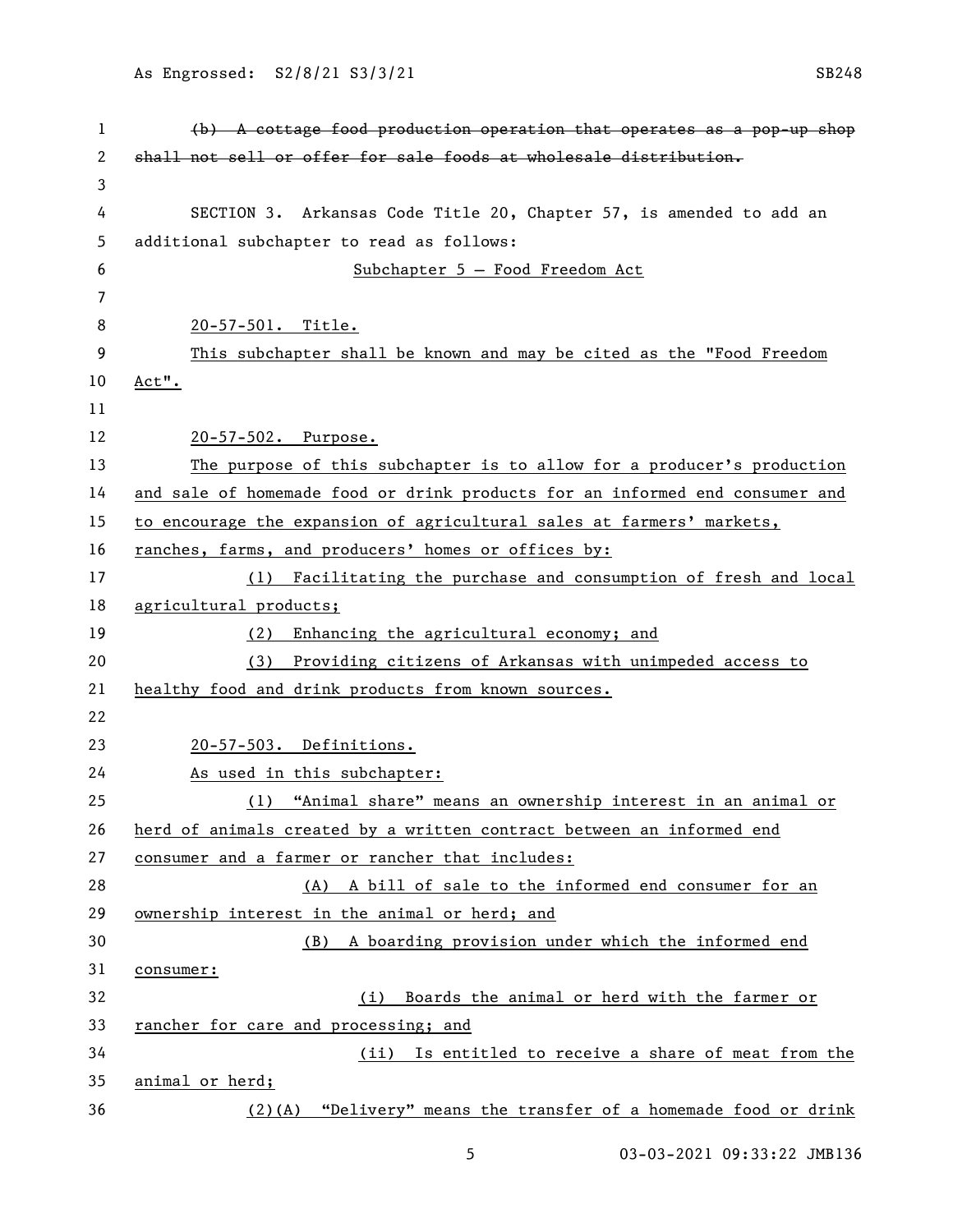As Engrossed: S2/8/21 S3/3/21 SB248

| 1  | product resulting from a transaction between a producer and an informed end   |
|----|-------------------------------------------------------------------------------|
| 2  | consumer.                                                                     |
| 3  | "Delivery" includes the transfer of a homemade food or<br>(B)                 |
| 4  | drink product to an informed end consumer by the producer or producer's       |
| 5  | designated agent at a farm, ranch, farmers' market, home, office, or any      |
| 6  | location permitted under this subchapter or agreed to between the producer    |
| 7  | and the informed end consumer;                                                |
| 8  | (3) "Farmers' market" means a common facility or area where                   |
| 9  | several vendors may gather on a regular, recurring basis to sell a variety of |
| 10 | fresh fruits and vegetables, locally grown farm products, and other items     |
| 11 | permitted under this subchapter directly to consumers;                        |
| 12 | (4) "Homemade food or drink product" means a food or drink                    |
| 13 | product that is processed at the private residence of the producer, including |
| 14 | a farm or ranch where the producer resides, and that is exempt from state     |
| 15 | licensure, inspection, certification, and packaging and labeling              |
| 16 | requirements;                                                                 |
| 17 | "Informed end consumer" means a person who:<br>(5)                            |
| 18 | (A) Is the last person to purchase any homemade food or                       |
| 19 | drink product;                                                                |
| 20 | Does not resell the homemade food or drink product;<br>(B)                    |
| 21 | and                                                                           |
| 22 | Has been informed that the homemade food or drink<br>(C)                      |
| 23 | product:                                                                      |
| 24 | (i) Is not regulated, inspected, certified, or                                |
| 25 | subject to state packaging or labeling requirements; and                      |
| 26 | (ii) Has not been processed in a facility that is                             |
| 27 | subject to state licensing, permitting, inspection, or regulation;            |
| 28 | (6) "Not potentially hazardous" means food that does not require              |
| 29 | time or temperature control for safety to limit the rapid and progressive     |
| 30 | growth of infectious or toxigenic microorganisms;                             |
| 31 | $(7)$ (A) "Potentially hazardous" means food that requires time or            |
| 32 | temperature_control_due_to_the_form_of_the_food_which_is_capable_of           |
| 33 | supporting rapid and progressive growth of infectious or toxigenic            |
| 34 | microorganisms, including clostridium botulinum and salmonella enteritis.     |
| 35 | "Potentially hazardous" includes:<br>(B)                                      |
| 36 | (i) An animal food that is raw or heat treated;                               |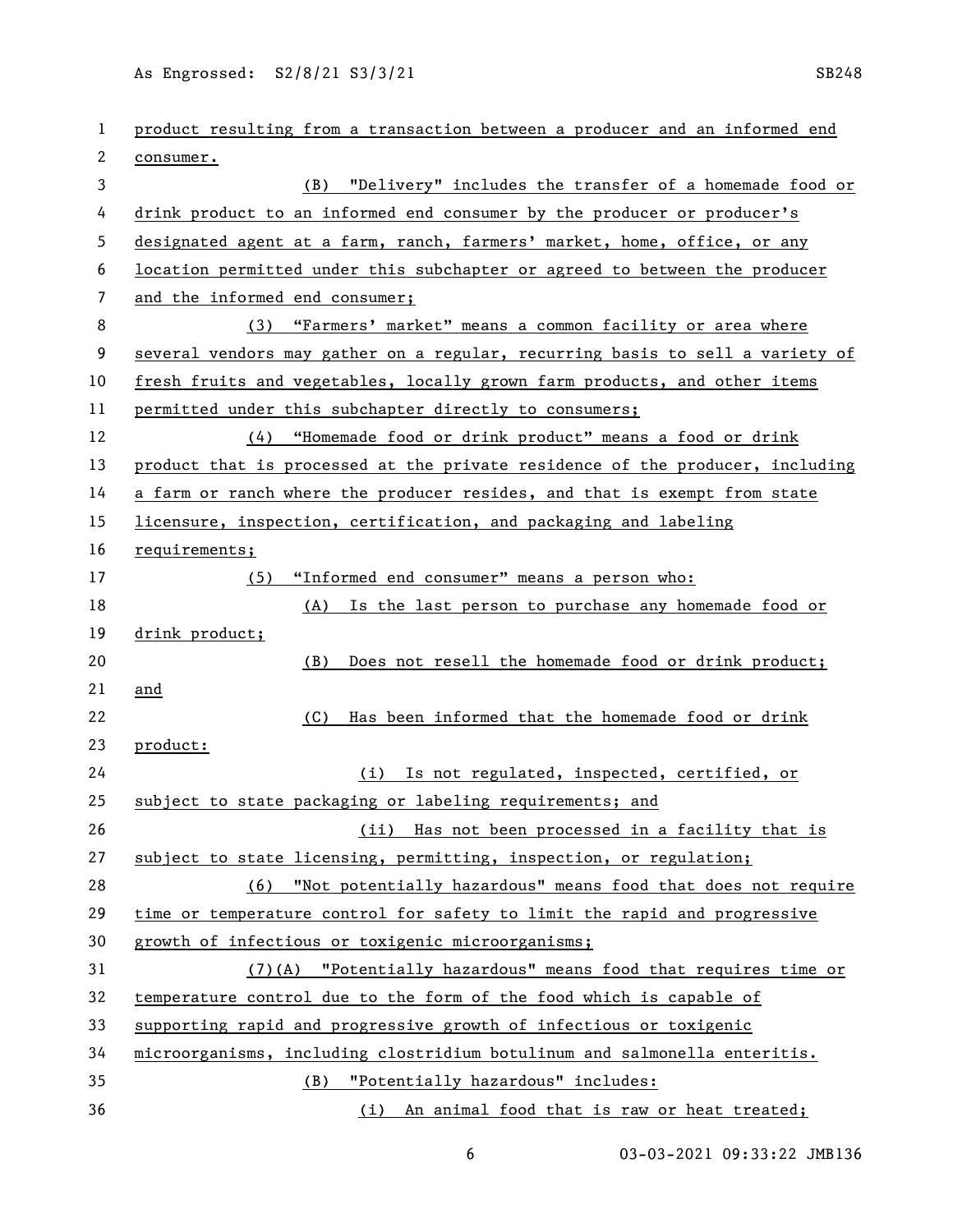| 1  | (ii) A food of plant origin that is heat treated or                           |
|----|-------------------------------------------------------------------------------|
| 2  | consists of raw seed sprouts;                                                 |
| 3  | (iii) Cut melons;                                                             |
| 4  | $(iv)$ Eggs;                                                                  |
| 5  | $(v)$ Meat;                                                                   |
| 6  | (vi) Poultry;                                                                 |
| 7  | (vii) Fish; and                                                               |
| 8  | (viii) Dairy foods;                                                           |
| 9  | "Process" means operations a producer performs in the<br>(8)                  |
| 10 | preparing, producing, or processing of the producer's homemade food or drink  |
| 11 | products and includes cooking, baking, drying, mixing, cutting, fermenting,   |
| 12 | preserving, dehydrating, growing, and raising;                                |
| 13 | (9) "Producer" means a person who processes homemade food or                  |
| 14 | drink products on the person's private residence; and                         |
| 15 | (10) "Transaction" means the exchange of buying and selling in                |
| 16 | person, by telephone or online, and the delivery of the homemade food or      |
| 17 | drink product.                                                                |
| 18 |                                                                               |
| 19 | 20-57-504. Food freedom.                                                      |
| 20 | (a) Unless otherwise provided in this section, homemade food or drink         |
| 21 | products produced and sold in compliance with this subchapter are exempt from |
| 22 | state licensure, certification, inspection, and packaging and labeling        |
| 23 | requirements.                                                                 |
| 24 | (b) A transaction under this subchapter shall:                                |
| 25 | $(1)(A)$ Be directly between the seller and the informed end                  |
| 26 | consumer.                                                                     |
| 27 | The seller of not potentially hazardous homemade food<br>(B)                  |
| 28 | or drink product may be the producer of the homemade food or drink product,   |
| 29 | an agent of the producer, or a third-party vendor, including a retail shop or |
| 30 | grocery store.                                                                |
| 31 | The seller of potentially hazardous homemade food or<br>(C)                   |
| 32 | drink product shall be the producer of the homemade food or drink product;    |
| 33 | Occur only in Arkansas, except that the seller in a<br>(2)                    |
| 34 | transaction involving not potentially hazardous homemade food or drink        |
| 35 | product may sell the homemade food or drink product to an informed end        |
| 36 | consumer in another state if the seller complies with all applicable federal  |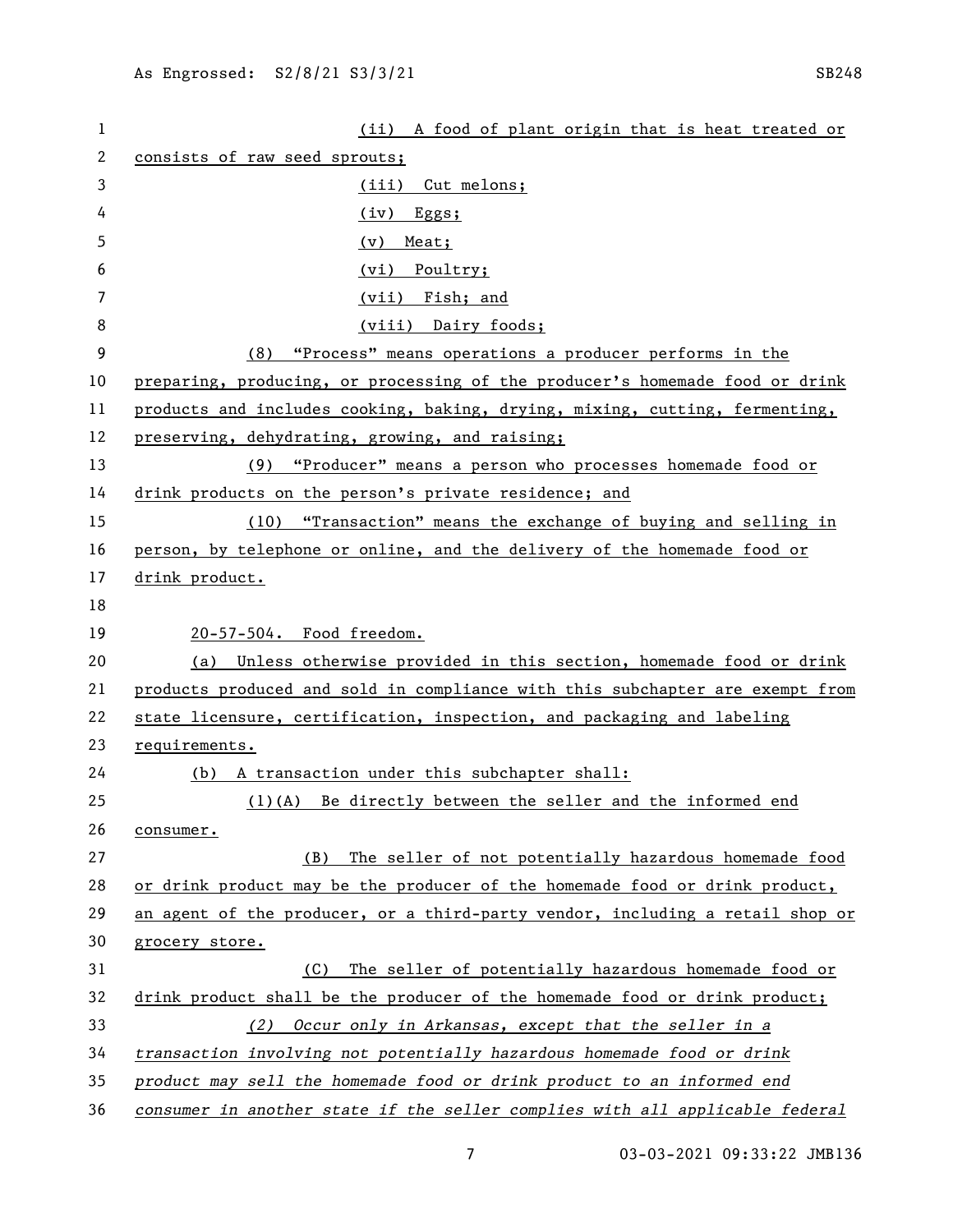| 1  | laws;                                                                       |
|----|-----------------------------------------------------------------------------|
| 2  | Not involve the sale of meat products, with the following<br>(3)            |
| 3  | exceptions:                                                                 |
| 4  | The sale of poultry and poultry products in accordance<br>(A)               |
| 5  | with the one thousand (1,000) poultry exemption under 9 C.F.R. § 381.10(c), |
| 6  | as it existed on January 1, 2021;                                           |
| 7  | The sale of live animals;<br>(B)                                            |
| 8  | The sale of portions of live animals before slaughter<br>(C)                |
| 9  | for future delivery through an animal share;                                |
| 10 | The sale of domestic rabbit meat; and<br>(D)                                |
| 11 | (E)<br>The sale of farm-raised fish if:                                     |
| 12 | The fish is raised in accordance with state and<br>(i)                      |
| 13 | federal laws; and                                                           |
| 14 | The fish is not catfish;<br>(ii)                                            |
| 15 | For not potentially hazardous homemade food and drink<br>(4)                |
| 16 | products, be delivered by the producer, agent of the producer, third-party  |
| 17 | seller, or third-party carrier to the informed end consumer;                |
| 18 | (5) For potentially hazardous homemade food and drink products,             |
| 19 | be delivered by the producer to the informed end consumer in person; and    |
| 20 | Satisfy the disclosure requirements in § 20-57-505.<br>(6)                  |
| 21 |                                                                             |
| 22 | 20-57-505. Disclosures.                                                     |
| 23 | The following information shall be provided to the informed end<br>(a)      |
| 24 | consumer as described in subsection (b) of this section:                    |
| 25 | (1) The name, address, and telephone number of the producer of              |
| 26 | the homemade food or drink product, or an identification number provided by |
| 27 | the Department of Agriculture if requested by the producer to protect the   |
| 28 | producer's safety;                                                          |
| 29 | The common or usual number of the homemade food or drink<br>(2)             |
| 30 | product;                                                                    |
| 31 | The ingredients of the homemade food or drink product in<br>(3)             |
| 32 | descending order of predominance; and                                       |
| 33 | The following statement: "This product was produced in a<br>(4)             |
| 34 | private residence that is exempt from state licensing and inspection. This  |
| 35 | product may contain allergens."                                             |
| 36 | The information required under subsection (a) of this section<br>(b)        |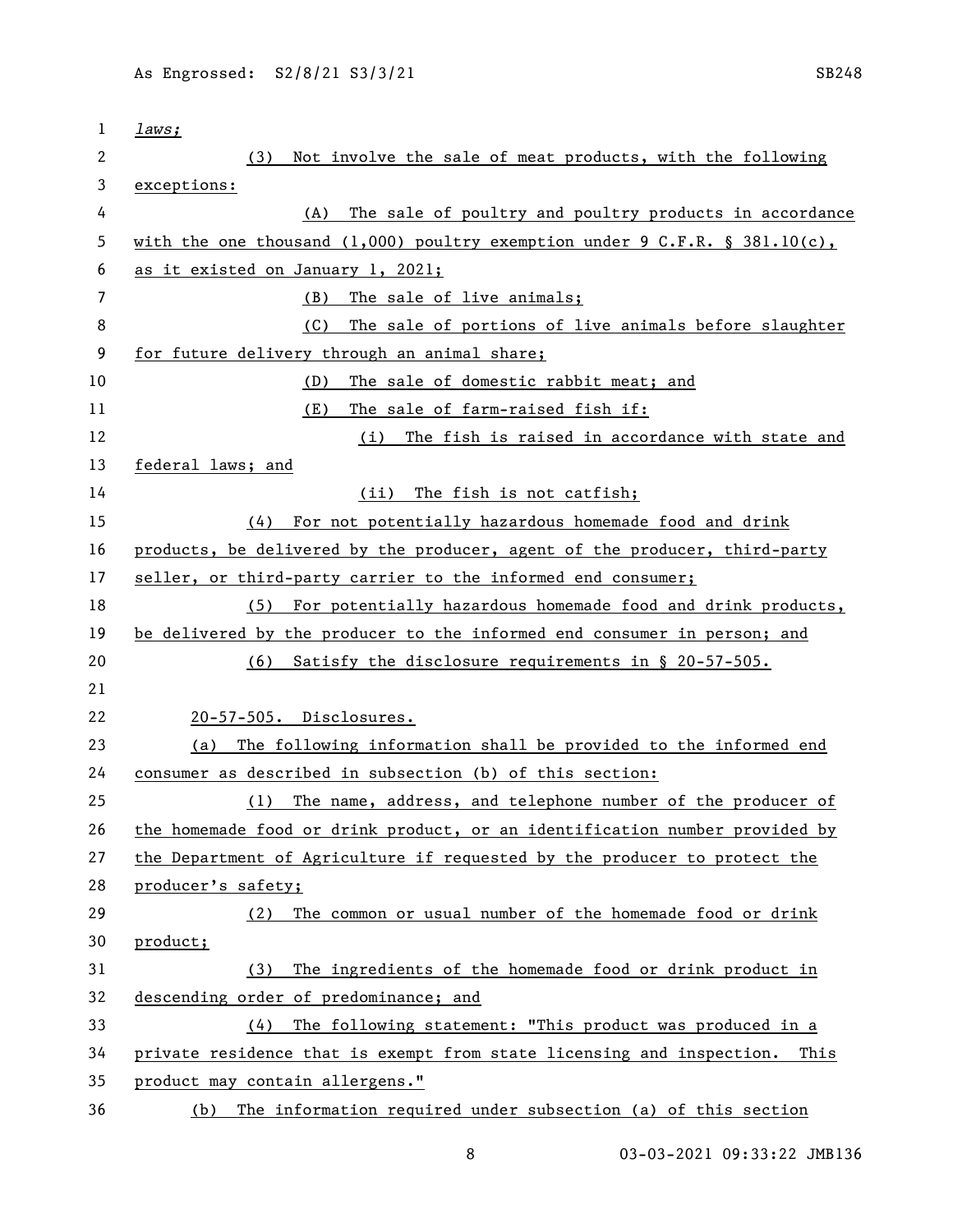| $\mathbf 1$ | shall be provided on:                                                         |
|-------------|-------------------------------------------------------------------------------|
| 2           | (1) A label affixed to the:                                                   |
| 3           | (A) Package if the homemade food or drink product is                          |
| 4           | packaged; or                                                                  |
| 5           | Container if the homemade food or drink product is<br>(B)                     |
| 6           | offered for sale from a bulk container;                                       |
| 7           | (2) A placard displayed at the point of sale if the homemade                  |
| 8           | food or drink product is not packaged or offered for sale from a bulk         |
| 9           | container; or                                                                 |
| 10          | The website on which the homemade food or drink product is<br>(3)             |
| 11          | offered for sale if the product is offered for sale online.                   |
| 12          |                                                                               |
| 13          | 20-57-506. Exemption - Location sold.                                         |
| 14          | (a) Except as provided in this subchapter, a homemade food or drink           |
| 15          | product shall not be sold or used in any food service establishment.          |
| 16          | (b) A homemade food or drink product may be sold:                             |
| 17          | (1) From a retail space located at the ranch, farm, home, or                  |
| 18          | office where the homemade food or drink product is produced; or               |
| 19          | (2) At a retail location of a third-party seller of not                       |
| 20          | potentially hazardous homemade food or drink product.                         |
| 21          | (c) A seller who is operating in a retail space or location that also         |
| 22          | sells food and drink made in a licensed food service establishment shall keep |
| 23          | homemade food or drink products separate from the items prepared or processed |
| 24          | in the licensed food service establishment.                                   |
| 25          |                                                                               |
| 26          | 20-57-507. Applicability - Preemption.                                        |
| 27          | (a) This subchapter does not:                                                 |
| 28          | (1) Impede the Department of Health in any investigation of                   |
| 29          | food-borne illness;                                                           |
| 30          | Change the requirements for brand inspection or animal<br>(2)                 |
| 31          | health inspections;                                                           |
| 32          | (3) Preclude an agency from providing assistance, consultation,               |
| 33          | or inspection, at the request of the producer;                                |
| 34          | $(4)$ Preclude the production or sale of food items otherwise                 |
| 35          | allowed by law, including without limitation incidental sales of milk that    |
| 36          | has not been pasteurized under § 20-59-48;                                    |